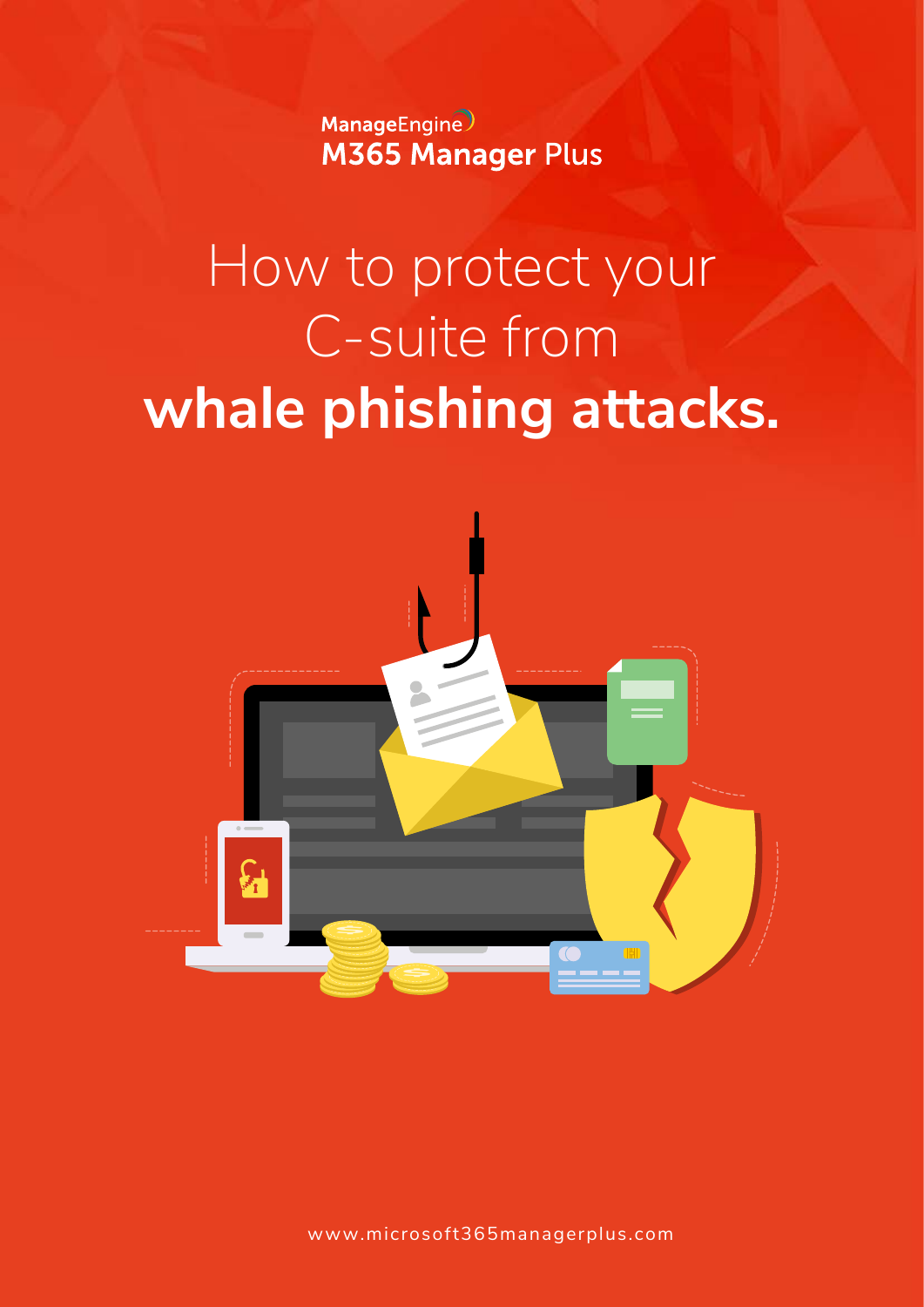# **Introduction**

According to Gartner research,<sup>[1]</sup> on average, one out of every 4,500 emails is a phishing attack. Phishing attacks involve campaigns attacking a large number of mostly low-yield targets, similar to shooting a large number of arrows and hoping one hits any target. Scammers deploy various phishing methods to penetrate an organization, such as gathering credentials using fake login pages and spreading ransomware or malware.

Over time, phishing campaigns have developed new methods, including spear phishing and whale phishing (also known as whaling); these strategies incorporate focused targeting and reconnaissance. Scammers now have access to emails harvested from data breaches or commercial lead generation sites, and can supplement this data with information gathered from various social media platforms to make their campaigns highly effective.

This increased sophistication, combined with the rapid increase in the number of phishing campaigns, is causing huge damage to organizations across the globe. According to Check Point Research's 2018 Security Report,<sup>[2]</sup> 64 percent of organizations have experienced a phishing attack in the past year. According to Forbes,[3] scammed C-level executives in the United States, UK, and Europe have sent more than \$12 billion to attackers since 2013.

This e-book will focus on a type of targeted phishing campaign known as whale phishing. We'll discuss what whale phishing is and how it's accomplished, and outline the strategy of a whale phishing attack through a recent case study. Plus, we'll address how you can protect your C-suite from whale phishing.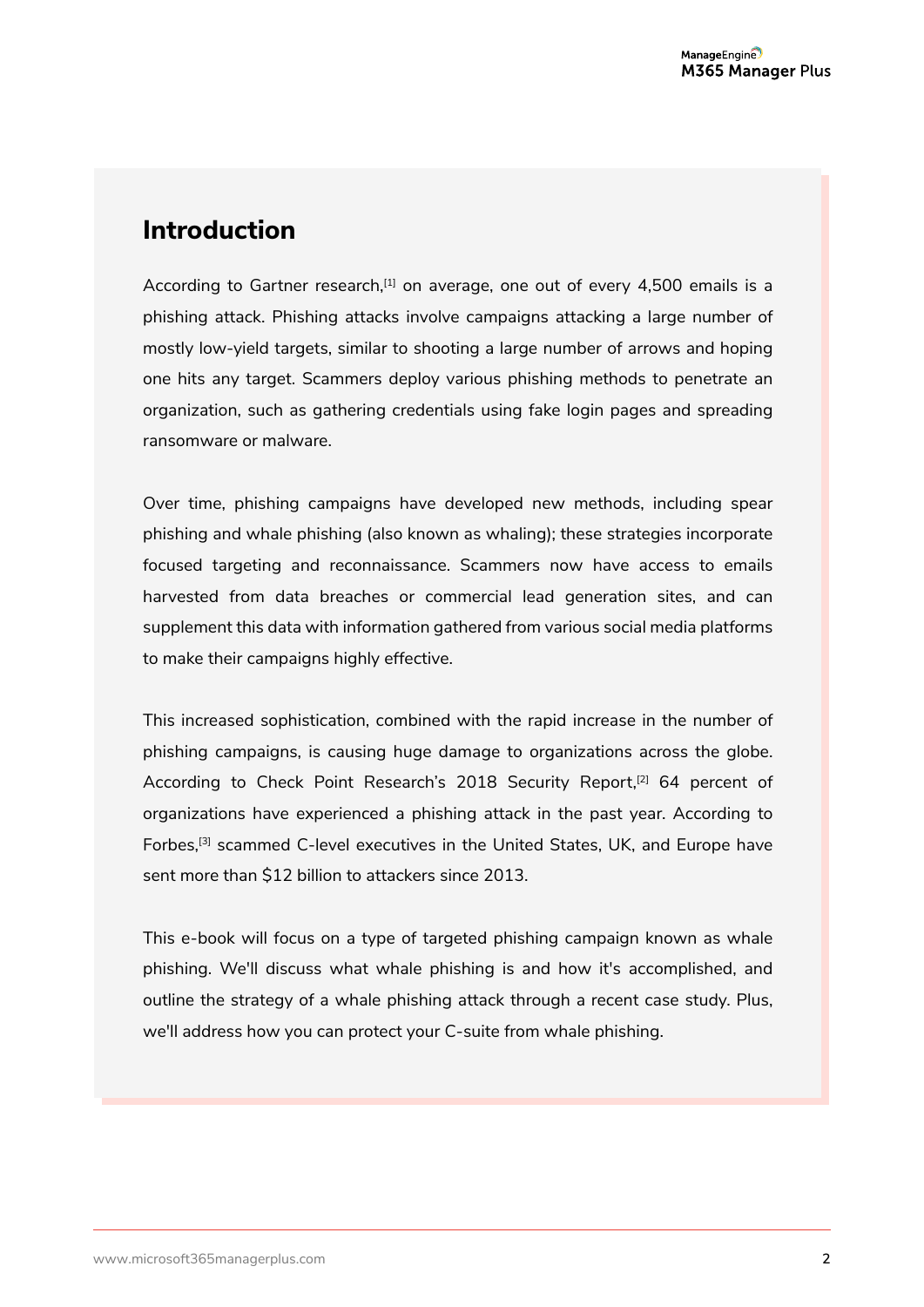# **What is whale phishing and why does it work?**

TechTarget<sup>[4]</sup> defines whale phishing as, "a specific type of phishing attack that targets high-profile *employees, such as the CEO or CFO, in order to steal sensitive information from a company, as those that hold higher positions within the company typically have complete access to sensitive data. In many whaling phishing attacks, the attacker's goal is to manipulate the victim into authorizing high-value wire transfers to the attacker."*

To understand whale phishing, we need to understand spear phishing. Spear phishing is a type of attack that uses scare tactics and urgency in emails to manipulate victims into sharing sensitive information. Whale phishing is similar, except the target is a whale, a very important executive in the organization with access to critical business data and documents.

For example, a high ranking official at Snapchat fell victim to a whaling attack in 2016. The attacker disguised the emails as if they were sent by the CEO, and the employee fell victim and disclosed the company's payroll data.

## **Why do these attacks work?**

Because they appear credible.

Whaling attacks are highly personalized and sophisticated. The phishing emails and credential harvesting websites are professionally designed to project a legitimate appearance. To bolster the legitimacy of these attack tools further, scammers also use the logos and contact information of actual companies or government organizations.

Scammers spend lots of time collecting information about their targets, especially from social media platforms such as LinkedIn, Facebook, and Twitter. By uncovering the maximum amount of information on the target's background, attackers are able to make the phishing campaign appear very authentic.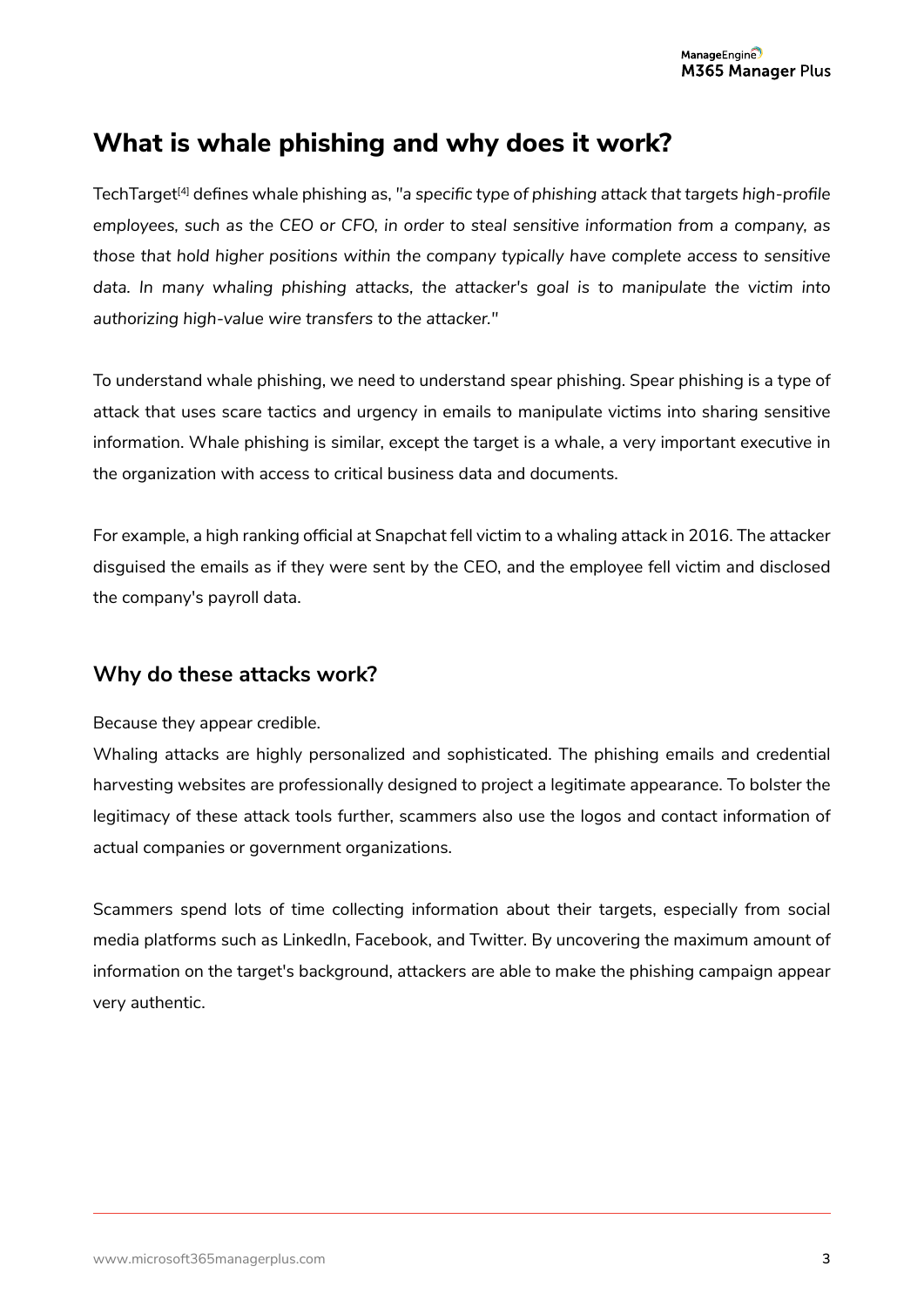# **How whale phishing works**

The first step in whale phishing is identifying a high-profile target. Most C-level executives are active on various social media platforms. Scammers use multiple LinkedIn scraping tools, such as Inspy, to fetch the email addresses of these executives.

After the targets are identified, the attacker profiles them. Conducting extensive research, they use social media and readily available information from the internet to gather as much information as possible. This might include the target's phone number, information about their company and role, industry information and details about company conversations, the organizational hierarchy, and anything else that will make them seem legitimate.

Then comes the spoofing part. The attackers carefully construct bogus websites and spoofed email addresses that are tailor-made to fool their particular target. These websites and email addresses are convincing enough that even a cautious person might be deceived. The bogus websites may even get redirected to the authentic website after the necessary information is obtained, and the email addresses will be almost identical to the original ones with just minute changes, such as replacing the letter "o" with the number "0."

Once everything is prepared for the attack, personalized emails are sent to their respective targets. The emails might use various methods to attempt to extract information.

One common tactic is to use fear to pressure victims into performing a certain action. For example, the emails might say, "Your account password has been compromised. Reset your password now to stay safe!" Or, they might disguise the emails as coming from an insurance company by stating, "Your insurance policy has expired! Log in now to renew your insurance!" These types of emails might impose a time constraint to exert additional pressure on the target.

Another common tactic is to pretend that the email is from the CEO or another high ranking official at the target's company. These emails may request an immediate transfer of large amounts of money or highly sensitive information about the company, and state a seemingly legitimate reason.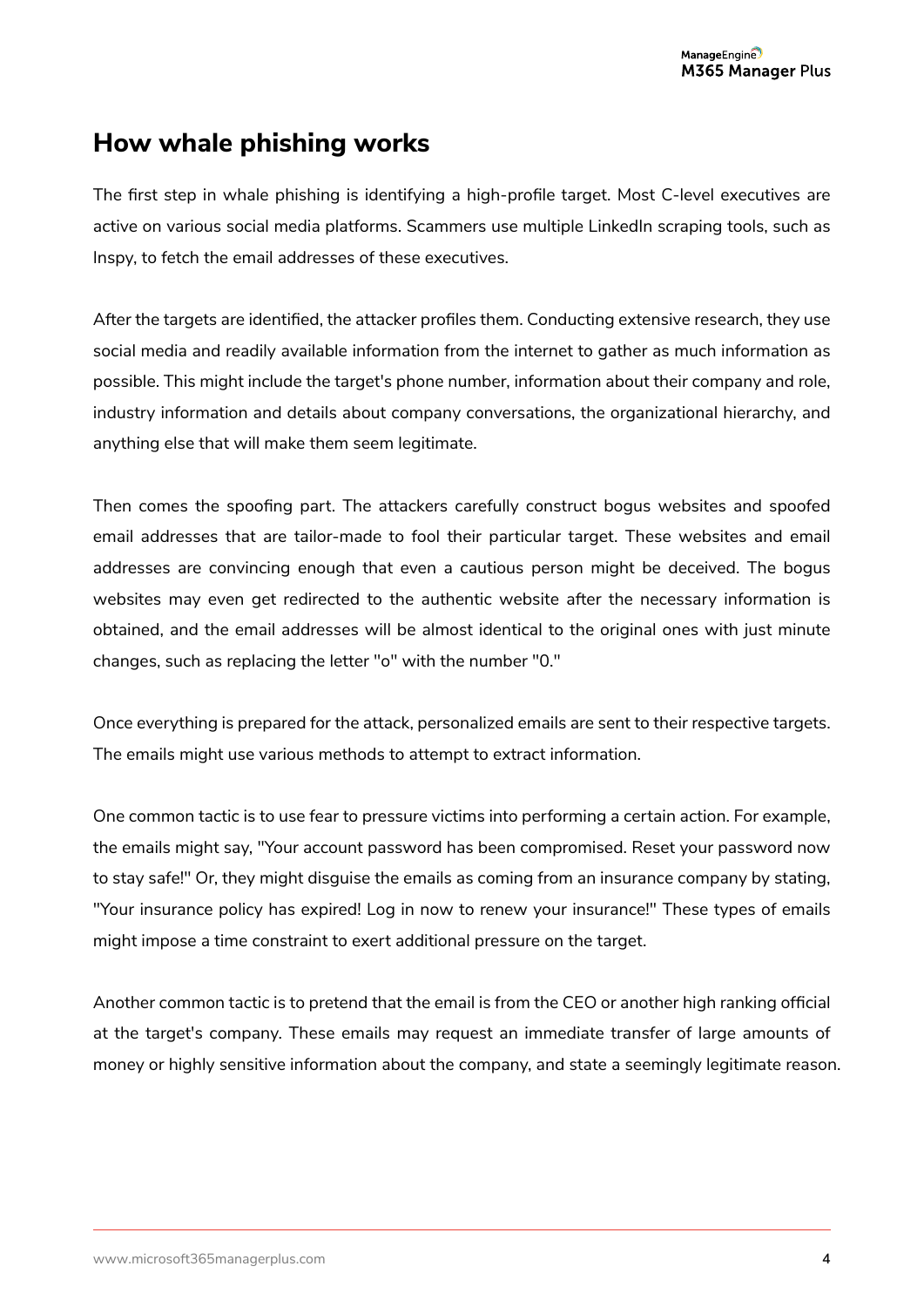Leveraging the popularity of SaaS, another successful strategy is creating fake login webpages to popular software services like Dropbox or Google Drive to gain the target's user credentials. Once the credentials have been obtained, the fake webpage may redirect to the organization's authentic website. This way, targets may not even realize they have been compromised.

# **A recent case study**

Obinwanne Okeke from Nigeria is the founder of Invictus Group, a business with interests in the oil and gas, telecommunication, construction, real estate, and agriculture industries. Okeke's business success landed him a place on Forbes' list of "Africa's 30 under 30" in 2016. In 2019, a US District Court issued an arrest warrant for Okeke for allegedly committing business email compromise (BEC) fraud to the tune of millions of dollars. One of Okeke's high-profile victims was the CFO of Unatrac Holding Limited, a global distributor of Caterpillar industrial and farming equipment.

#### How did Okeke manage to scam this C-suite employee?

According to the FBI, Okeke and his partners were involved in BEC scams starting in 2016. They created phishing webpages for various online services regularly used by businesses in the US. In April 2018, a phishing email was sent to the CFO of Unatrac Ltd. The malicious link directed the CFO to a spoofed Microsoft 365 login page. The CFO provided the requested credentials on the fake webpage, and those credentials were then captured by the attackers. Over a span of two weeks, the scammers accessed the CFO's account 464 times from Nigeria and initiated fund transfers from the company's internal finance team.

Their modus operandi involved sending fake invoices with Unatrac logos from external addresses to the CFO's account, and then forwarding those messages to unsuspecting employees on the payments team. To avoid the CFO's attention, the scammers marked the replies to these emails as read and then moved them to a different folder. In this manner, Unatrac ended up sending \$11 million overseas, most of which couldn't be traced.

# **How to protect your C-suite from whale phishing**

To comprehensively secure C-level executives from falling prey to constant attacks from scammers, IT admins must implement a mix of technical and non-technical measures. These include: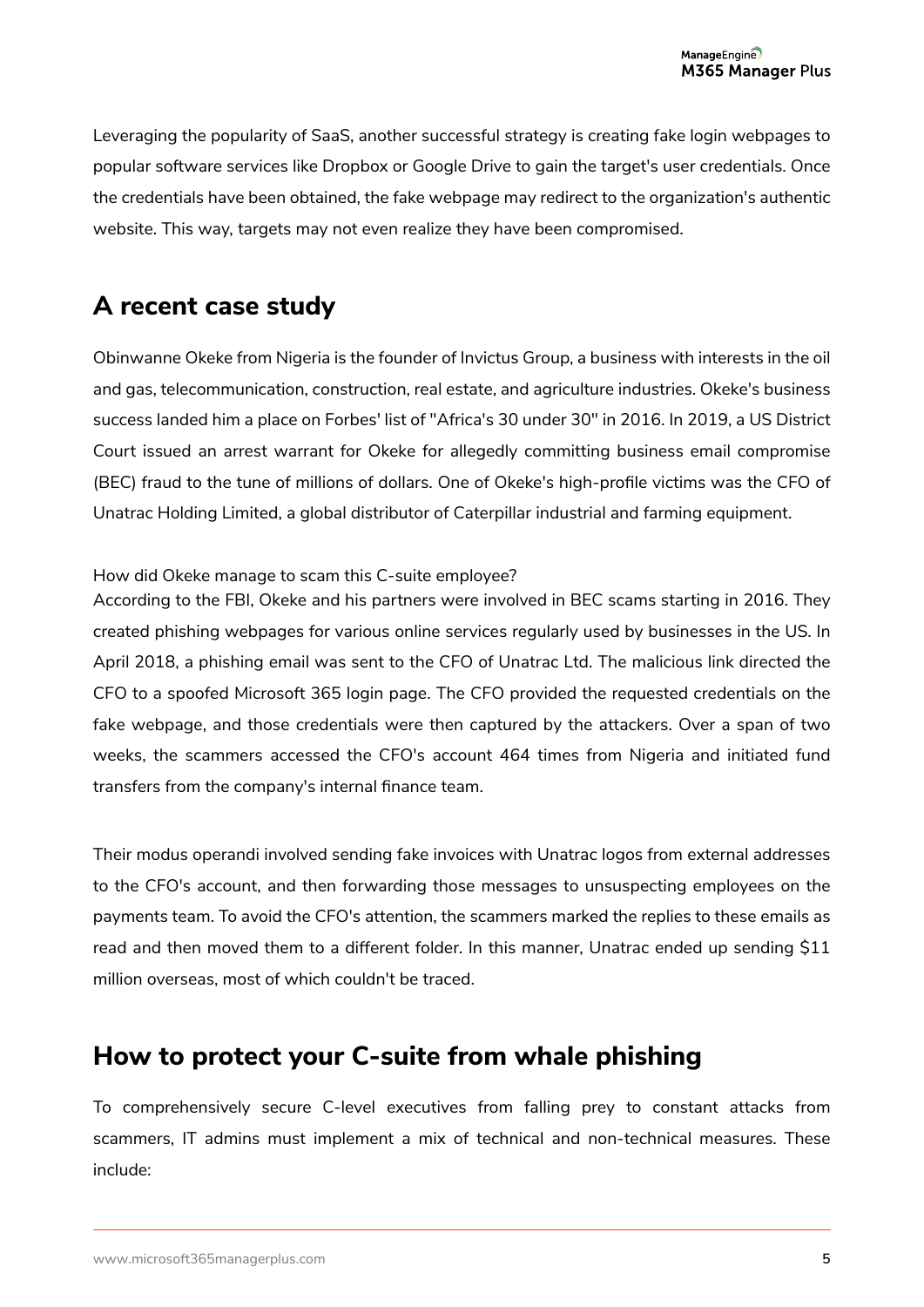

### **Creating awareness among employees.**

Organizations must train the members of their C-suite to have a security-oriented mindset. Upon opening every email, executives should be concerned with the email content as well as validate the legitimacy of the email itself. They should always check the correctness of the email address before replying. If there are any urgent payment requests, especially involving huge sums, they should call to verify the legitimacy of the request before processing the transaction.

# **Promoting the cautious use of social media.**

Social media serves as a goldmine for information about C-suite members. Scammers often conduct detailed reconnaissance before initiating any attack, and they can uncover volumes of information about a C-level executive from various social media platforms. C-suite executives should enable privacy restrictions on their social media accounts.



## **Monitoring logons, especially logon failures.**

If a logon has occurred from an unusual IP or location, or at an unusual time, this could indicate the account in question has been compromised. IT admins should keep an eye out for such anomalous logon events and check for any spike in logon failures for any C-suite account.

Using M365 Manager Plus, ManageEngine's comprehensive Microsoft 365 reporting, auditing, monitoring, management, and alerting tool, IT admins can view details such as the IP from which a user logged on and whether the logon was performed during non-business hours. IT admins can receive details of logon failures due to incorrect credentials to keep track of [brute-force attacks.](https://www.manageengine.com/microsoft-365-management-reporting/kb/microsoft-365-user-logon-reports-tips-and-tricks.html?utm_source=pdf&utm_content=mmp-whaling-ebook) They can also check the daily logon count per user to monitor an unusual spike in logons, as seen in the Unatrac attack.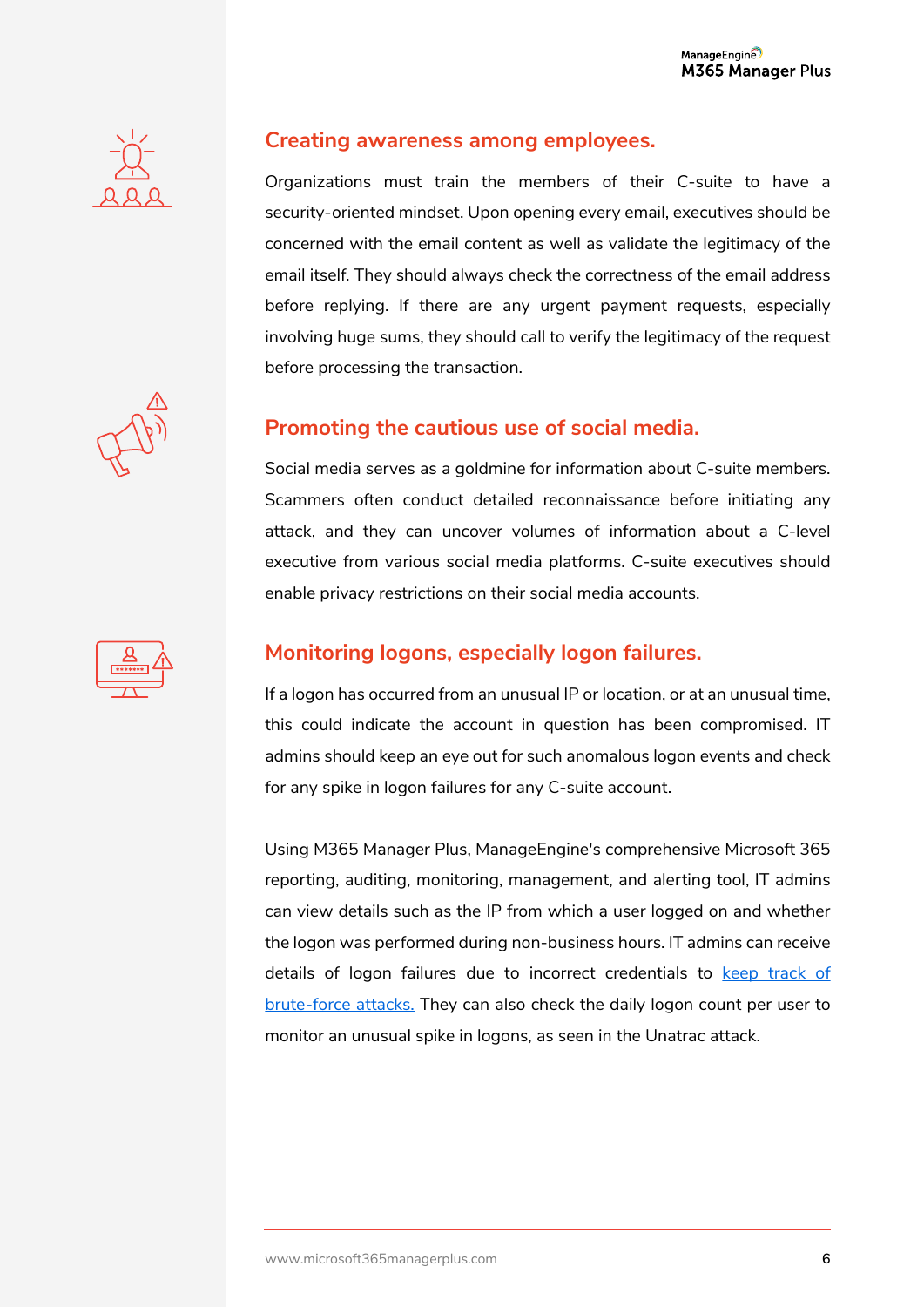

## **Enabling MFA for C-suite accounts.**

Multi-factor authentication (MFA) is a crucial component to ensure secure access to an organization's network by protecting user identities and verifying that users are actually who they claim to be. By implementing MFA for all user accounts, and especially for accounts with privileged roles, organizations can prevent scammers from gaining access to critical devices and data, even if accounts have their credentials compromised.

While Microsoft 365 provides the option to implement MFA, IT admins need to work between different tabs to select users and configure necessary settings. M365 Manager Plus, on the other hand, simplifies this task by [allowing admins to configure MFA](https://www.manageengine.com/microsoft-365-management-reporting/setup-multi-factor-authentication-for-microsoft-365-users.html?utm_source=pdf&utm_content=mmp-whaling-ebook) for multiple users from a single console in just a few clicks.



## **Monitoring inbox rules.**

By setting up inbox rules, scammers can perform specific actions on the emails that arrive in a C-suite executive's inbox without their knowledge. For example, scammers can automatically move the spoofed emails and the replies to such emails to other folders, or delete them based on certain conditions.

M365 Manager Plus' Inbox Rules report provides the ability to generate the list of inbox rules created by any user. IT admins can then investigate if any new inbox rules have been created and whether they are legitimate requirements.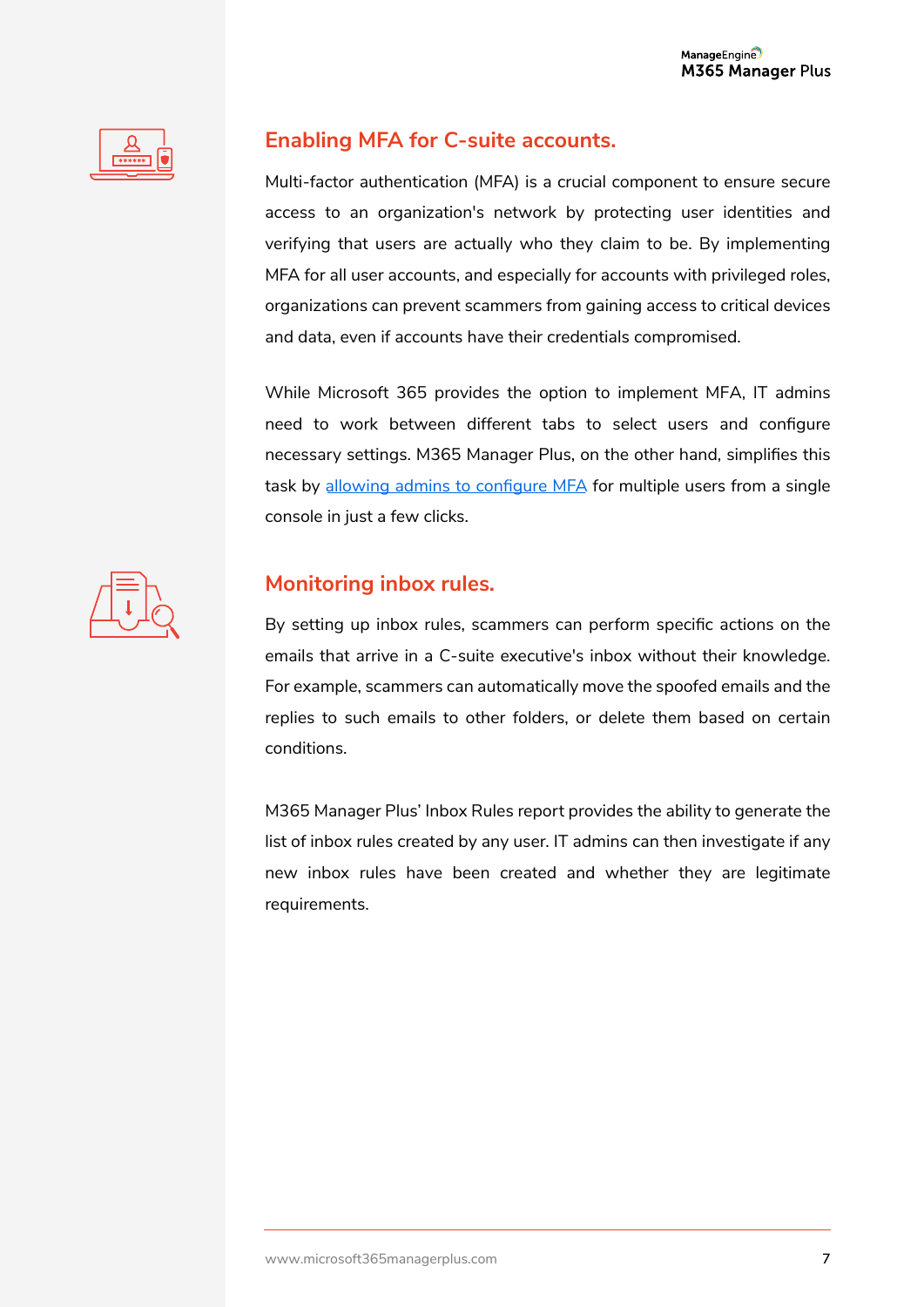

# **Monitoring activity on sensitive files.**

An organization's sensitive data, including plans for new ventures, information on mergers and acquisitions, and intellectual property, is a prime target for scammers. IT admins need to closely track and send alerts about suspicious activities on sensitive files to prevent any data loss.

IT admins can receive a comprehensive overview of all user activity on files in their OneDrive for Business environment with [M365 Manager Plus'](https://www.manageengine.com/microsoft-365-management-reporting/onedrive-for-business-file-auditing-reporting.html?utm_source=pdf&utm_content=mmp-whaling-ebook)  preconfigur[ed File Operations report.](https://www.manageengine.com/microsoft-365-management-reporting/onedrive-for-business-file-auditing-reporting.html?utm_source=pdf&utm_content=mmp-whaling-ebook) Admins can also set alert profiles to help mitigate security breaches by providing notifications on critical changes to confidential files and folders in their OneDrive for Business environment, including information on files that have been deleted, moved, copied, renamed, and restored.



# **Monitoring external emails sent to C-suite accounts.**

IT admins must keep an eye on all emails from external email addresses that arrive in C-suite members' inboxes, especially messages containing payment requests.

M365 Manager Plus' content search feature helps IT admins achieve this. Using this feature, admins can quickly and easily find emails sent from external addresses. This helps verify the validity of the sender, and ensures IT admins are notified even if the scammers delete or move the emails.